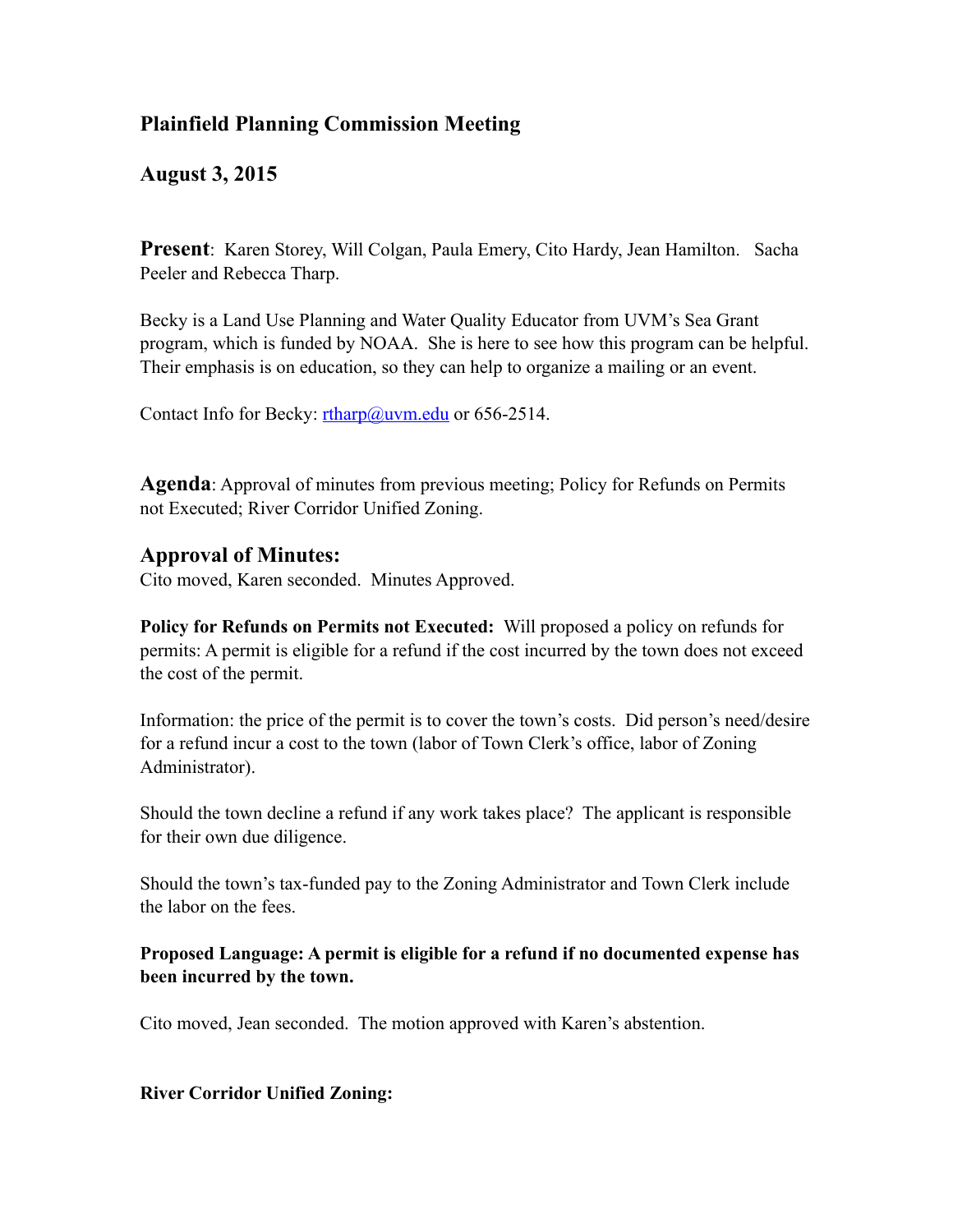Sacha Peeler was a guest. She began by clarifying that the Flood Insurance Program has a different set of definitions. Buildings can be in the River Corridor, but not in the Flood Hazard area.

- 1. FEMA defines these areas regularly and they are defined for insurance purposes.
- 2. FEMA maps are specific to certain sized floods, particularly the 100 year flood, whereas the town's map is different and includes the river corridor.
- 3. This river corridor is split by the town and the state when it comes to damage that isn't covered by FEMA money. For this reason, the state is trying to get towns to
	- a. participate in national flood insurance program
	- b. AOT up to date road and bridge standards
	- c. local emercy operations plan up to date
	- d. up to date hazard mitigation plan (every 5 years)
- 4. IF you have all of the above you get 17.5% ERAF funding.

Plainfield is unique in that it has protected its flood plains in it's Town Plan. This got us the 17.5% as an early adopter.

The River Corridor protection is going to run out, but the original date of October, 2015 has been extended.

The Plainfield River Corridor includes the Fluvial Erosion and the Landslide Mitigation zones. FEMA has very specific standards about new construction in the Fluvial Erosion Zone and Inundation Zone, but the Town of Plainfield's are more specific.

Karen: we need to define "storage" in our Zoning Regulations.

What is "storage"? Sacha will send us a definition of storage that we can put in the regs.

The real issue here is how the things upstream end up downstream. To what extend is the Planning Commission responsible for the education of people along the Brook.

 – Great Brook has been studied with more detail than most rivers in the state. The Winooski has been mapped, but to a lesser extent.

What we could do so that we can qualify for ERAF is do Winooski Corridor upstream from the village and downstream from the village.

Fences & Storage Sheds: Fences are included in "development" but Plainfield doesn't restrict development under 4' tall or sheds smaller than 10 x 10. So these things can go in without zoning. There's a long list of exemptions, so anyone along the rivers don't apply for zoning permits.